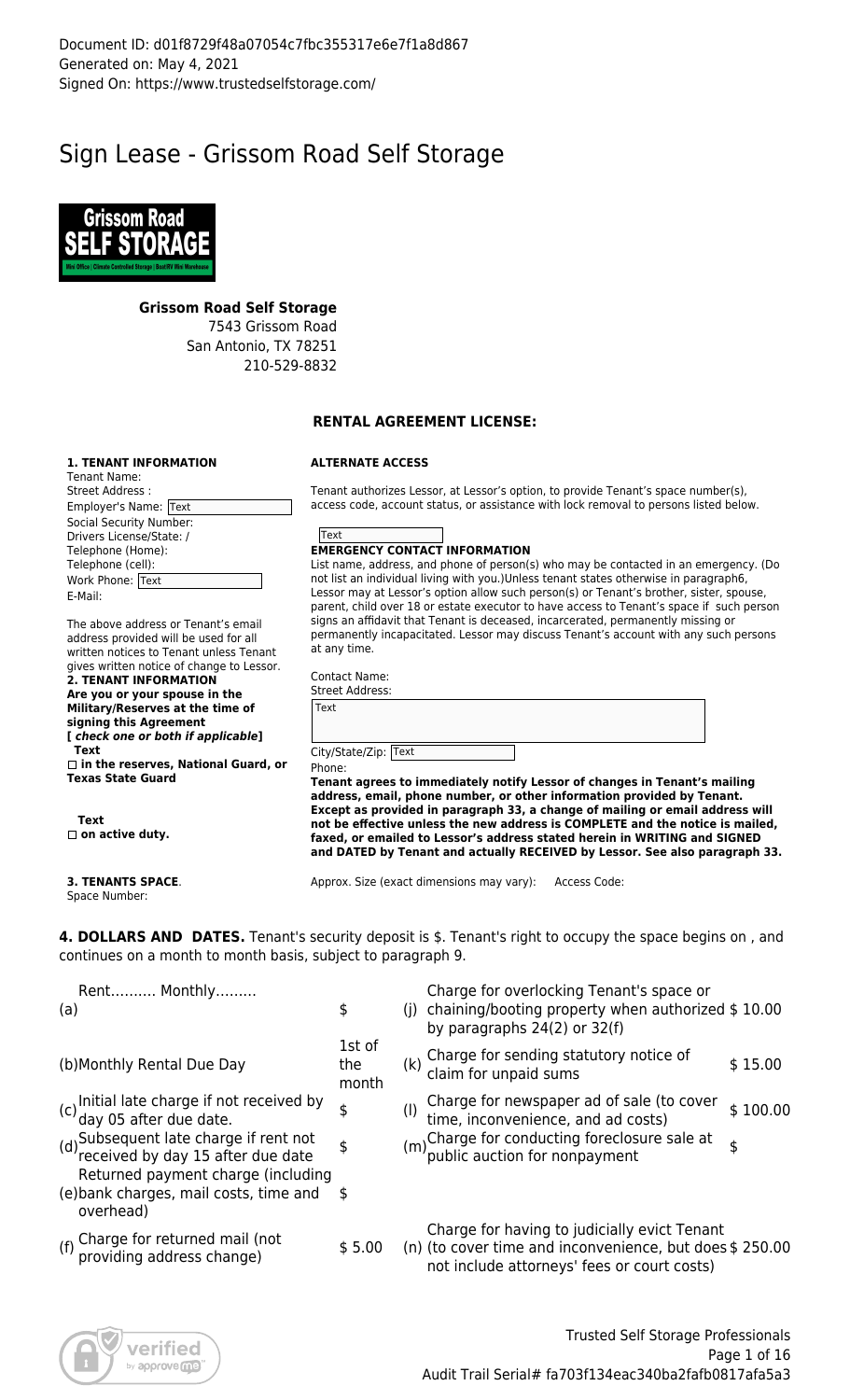| Document ID: d01f8729f48a07054c7fbc355317e6e7f1a8d867<br>Generated on: May 4, 2021<br>Signed On: https://www.trustedselfstorage.com/ |                          |         |                                                                                                                                                                                                                                    |  |  |  |  |
|--------------------------------------------------------------------------------------------------------------------------------------|--------------------------|---------|------------------------------------------------------------------------------------------------------------------------------------------------------------------------------------------------------------------------------------|--|--|--|--|
| (g) Charge for locking space when<br>unlocked or improperly locked.                                                                  |                          | \$0.00  | Charge per hour for removing or cleaning<br>when Tenant litters or fails to clean,                                                                                                                                                 |  |  |  |  |
| (h) Charge per day if Tenant fails to lock $$5.00$<br>after 7-day notice                                                             |                          |         | \$30.00<br>(0)<br>remove items, or vacate --- paragraphs 10,<br>37, and 38(c)                                                                                                                                                      |  |  |  |  |
| Charge for removing Tenant's lock<br>(i) when authorized by paragraphs 18,<br>19, 24 and 32<br><b>5. PAYMENTS AND NOTICES.</b>       |                          | \$30.00 |                                                                                                                                                                                                                                    |  |  |  |  |
| <b>Payment Type</b>                                                                                                                  | Accepted Not<br>Accepted |         | Payments may be by money order, traveler's check, or<br>certified or cashier's check. However, Lessor may change<br>permitted mode of payment at any time, upon notice to<br>Tenant. If cash is accepted by Lessor, it is Tenant's |  |  |  |  |
| Cash                                                                                                                                 | ✓                        |         | responsibility to obtain and keep a receipt from<br>management for each cash payment. All payments must be<br>delivered or mailed to Lessor's mailing address in the<br>signature block below. Notices to Lessor must be hand      |  |  |  |  |
| Personal/Company<br>Check                                                                                                            | ✓                        |         | delivered, mailed, faxed, texted or emailed. When giving<br>notice to Lessor, Tenant has the burden of proving delivery<br>to Lessor. EXCEPT AS OTHERWISE PROVIDED BY LAW,                                                         |  |  |  |  |
| <b>Credit Card</b>                                                                                                                   | ✓                        |         | NOTICE MAY BE PROVIDED TO TENANT VIA EMAIL OR<br>TEXT IF TENANT ELECTS TO PROVIDE AN EMAIL<br><b>ADDRESS OR CELL PHONE NUMBER.</b>                                                                                                 |  |  |  |  |

**6. SPECIAL PROVISIONS.** No other agreements exist unless stated below or in an attached addendum and or supplemental rules (which prevail over this printed form). 10 day written or emailed notice to vacate required prior to move out. **Rent is not pro-rated at time of move out.**

7. COPIES AND ATTACHMENTS. Attached to Lessor's copy and Tenant's copy of this Agreement are

Vehicle/trailer addendum Supplemental Rules, dated:<br>

Boat addendum (form) lnsurance application (Tenant<br>option)

Other addendum, dated: Moved-out notice (form) Tenant Protection Plan Text

Forms for change of Tenant contact information

Spanish copy of lease (informational only)

**NOTICE TO TENANT AND RELEASE**

*Rent is due in advance on the due date specified in paragraph 4. Rent paid after the late charge date(s) in paragraph 4 will result in late charges. Tenant will furnish own lock. NO REPRESENTATIONS OF SAFETY OR SECURITY HAVE BEEN MADE TO TENANT BY LESSOR OR LESSOR'S AGENTS. TENANT HEREBY RELEASES LESSOR AND LESSOR'S AGENTS FROM LIABILITY FOR ALL LOSS, DAMAGE OR CAUSE OF ACTION OF ANY NATURE, INCLUDING BODILY INJURY AND DAMAGE TO PROPERTY STORED IN OR TRANSPORTED TO OR FROM TENANT'S SPACE — REGARDLESS WHO OWNS SUCH PROPERTY AND REGARDLESS WHETHER THE LOSS OR DAMAGE IS CAUSED IN WHOLE OR PART BY FIRE, SMOKE, DUST, WATER, WEATHER, INSECTS, VERMIN, EXPLOSION, UTILITY INTERRUPTION, EQUIPMENT MALFUNCTION, UNEXPLAINED DISAPPEARANCE, NEGLIGENCE OF LESSOR OR LESSOR'S AGENTS, THEFT BY OTHERS, OR ANY OTHER CAUSE.*

*Tenant will self-insure or obtain insurance for all losses and damages as required by paragraph 20.* 

# **X Tenant's Initials:**

**Text** 

*This rental agreement is unenforceable and voidable at Tenant's option if at the time of execution, Lessor's facility was not licensed by the Texas Self Storage Association (TSSA) to use the rental agreement. TSSA can verify whether the facility was so licensed on the date of execution if the front page of the rental agreement is faxed to TSSA at (512) 374-9253 or emailed to lease@txssa.org.*

**8. TERM AND RENEWAL.** Lessor agrees to rent to Tenant the storage space described in paragraph 3. The beginning date of Tenant's right to use the space is shown in paragraph 4. The Rental Agreement automatically continues on a month-to-month basis after the lease term ends until it is terminated in writing by Tenant or Lessor, according to paragraph 9.

**9. TERMINATION AND MOVE-OUT NOTICE.** Provided that Tenant complies with the minimum length of

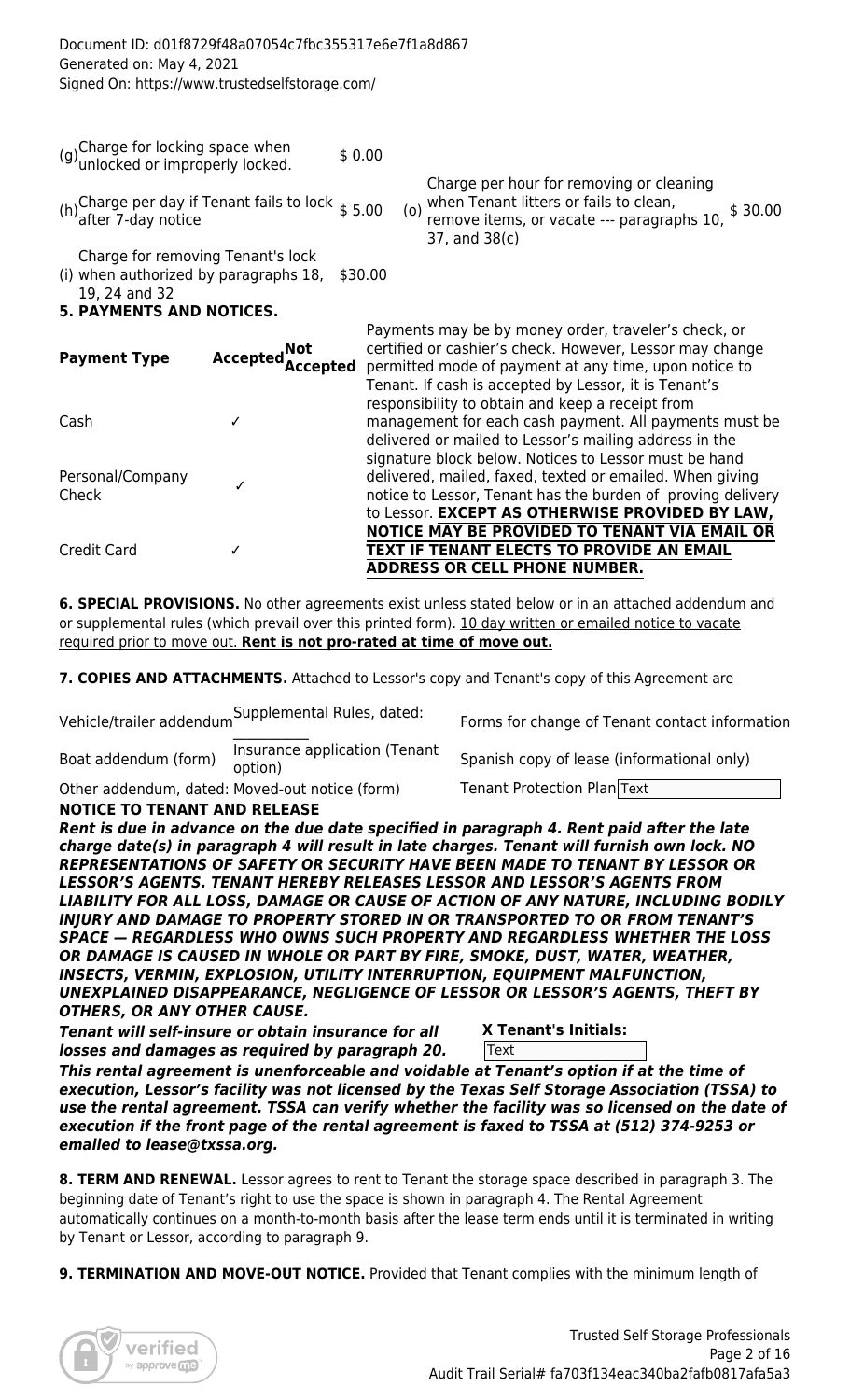lease term in paragraph 3, and subject to paragraph 38, Tenant may terminate this Agreement and move out of the space by written notice delivered to Lessor at Lessor's mailing address or email address (if applicable) at least 10 days before Tenant's intended termination date. If mailed, such notice must be postmarked at least 10 days before such termination date. Lessor's mailing address for all payments and mailed notices is shown on page 1. Lessor's email address, if any, for notices is shown on page 1. Lessor may terminate this Agreement by providing written notice to Tenant 15 days in advance of termination. If the space is substantially damaged due to fire, windstorm, or other casualty in Lessor's sole judgment, Lessor may terminate this Agreement by emailing, mailing or hand delivering 5 days advance written notice of termination to Tenant. Lessor may terminate this Agreement sooner under paragraphs 24(4) and/or 25. Tenant may not holdover after termination of possession or termination of the lease by Lessor.

**10. MOVE-OUT DUTIES.** At or before the end of the rental term or renewal period, Tenant must vacate the space completely. Tenant must remove Tenant's lock and hand deliver, email (if applicable) or mail written notice to Lessor on the day of move-out, stating that Tenant has moved out. Tenant must remove all contents and debris. Tenant must leave space "broom clean" if space has solid floor. Tenant must return all pass cards, pass keys, or other items issued to Tenant or pay Lessor's standard charges for any non-returns.

11. RENT AND CHARGES. Monthly rent is in paragraph 4(a). Rent must be received by Lessor in advance without demand at Lessor's mailing address on or before the due date in paragraph 4(b). Rent is delinquent and Tenant is in default if rent is not received by that date. There is no grace period. Initial late charge is shown in paragraph 4(c) and subsequent late charge(s), if any, are shown in paragraph 4(d). Late charges are agreed liquidated damages for Lessor's time, effort, inconvenience, and overhead in corresponding, telephoning, and record keeping (except for attorneys' fees and other charges in paragraph 4) regardless of the extent of collection efforts. At Lessor's option and without notice, Lessor may apply money received to any obligation of Tenant under this Agreement—regardless of Tenant requests or Tenant notations on checks or money orders to apply the money to a specific purpose and regardless of when the obligations arose or the number of spaces covered in the Agreement. If you fail to pay all amounts due within 10 days after we provide you a notice demanding payment and stating that your account may be turned over to a collection agency, you must pay all collection agency fees.

If a written notice to Lessee is returned to Lessor due to Tenant's failure to notify Lessor of a change in Tenant's mailing address, Lessee will pay the charge in paragraph 4(f). The charge is limited to a one-time charge per each unchanged address. Lessor has no duty to place a lock on Tenant's space. But if the Tenant's space is lockable and has no lock on it and Lessor locks it with Lessor's lock, Tenant will pay for the reasonable cost of the lock and for the locking charge in paragraph 4(g); and Tenant will pay the daily failureto-lock charge in paragraph 4(h), commencing 7 days after such notice is provided by Lessor to Tenant and continuing until Tenant's lock is on the space. Such Lessor action does not create a bailment or constitute care, custody, or control.

**12. NO INVOICES.** Tenant's obligations are not contingent on receiving invoices. Any invoices from Lessor are sent as a courtesy only.

13. NO SUBLETTING OR ASSIGNMENT. Tenant is not permitted to sublet or assign this Agreement.

**14. NO ALTERATIONS.** Tenant may not modify, alter, paint, deface, or put holes in the walls, floors, or ceilings of the space or facility, in any manner.

**15. NO WARRANTIES. No express or implied warranties are given by Lessor. Lessor disclaims and Tenant waives any implied warranties of suitability, merchantability, security, safety, or fitness for a particular purpose.** Lessor's agents and employees have no authority to make warranties or alter this Agreement other than in writing under paragraph 6 (special provisions) or paragraph 30 (rule changes).

Tenant inspected or had the right to inspect the space and the facility before signing this Rental Agreement. Tenant accepts same "AS IS," including existing access controls, lighting, construction design or quality, and fences/ gates, or lack thereof. Lessor does not promise safety or security of persons or property on the premises, and Lessor has no duty of safety or security of same under any circumstances. Video cameras may be non-operational or unmonitored. Access control devices may be unmonitored and may occasionally malfunction. Tenant is not relying on any oral or written representation, statement, or other assertion or omission made by Lessor or Lessor's agents relating to the space and facility. Instead, Tenant is relying on Tenant's own inspection and this written Rental Agreement. If your unit is **climate controlled,** climate controlled for the purposes of this lease means that Lessor will use reasonable efforts to avoid temperature

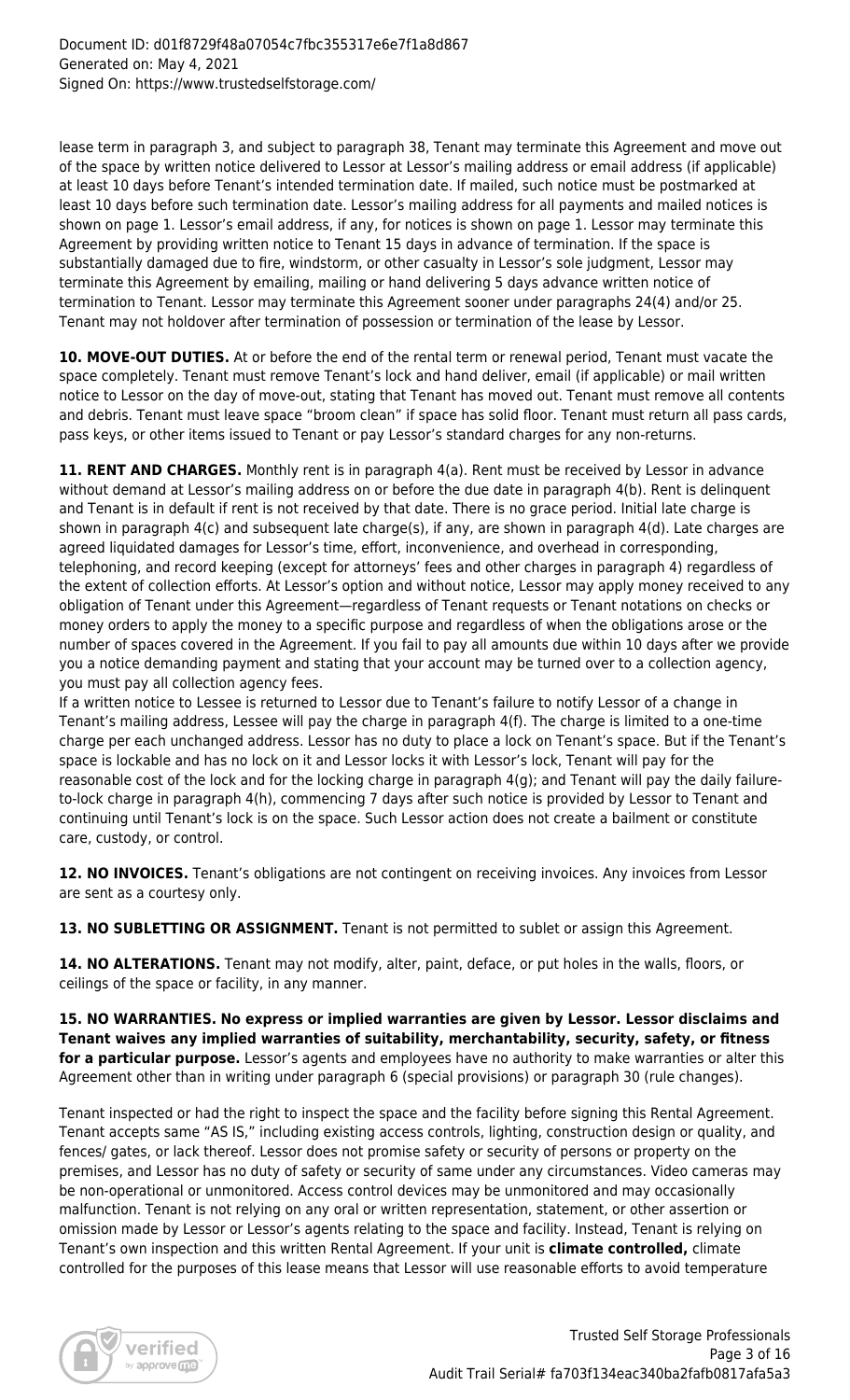extremes in a unit by keeping the unit warmer than the outside temperature in cold weather, and cooler than the outside temperature in hot weather, through an HVAC or other system. As with any mechanical system, it is subject to failure or malfunction. The facility makes no representations regarding humidity control or safety of contents stored in the unit.

**16. WAIVER.** Lessor's agents and employees do not have authority to waive, amend, or terminate this Agreement or to make promises, representations, or agreements which impose any duties of security or other obligations on Lessor unless done in writing in paragraph 6 regarding special provisions or in any addendum or supplemental rules. Failure of Lessor to enforce any provision of this Agreement shall not be deemed to be a waiver of Lessor's right to do so at any time in the future.

17. RESPONSIBILITY FOR DAMAGE. Tenant will pay for damage caused by Tenant or Tenant's employees, agents, delivery persons, family, guests, or their animals to the space rented or to any other real or personal property located at the facility or used in connection with it. Until paid in full, Lessor may deny Tenant access to the facility and overlock Tenant's space immediately upon discovery of damages for which tenant is responsible.

18. LESSOR'S RIGHT OF ENTRY. Lessor may enter the space under any of the following circumstances:

- 1. Lessor has express written or oral authority from Tenant to enter;
- 2. Lessor reasonably believes there is an "emergency," including without limitation an imminent danger or health hazard to persons or property because of danger of fire or water damage, broken doors, broken locking mechanisms, faulty alarm systems, storage of animals, explosives, ammunition, spoiled food, carcasses, volatile chemicals, or fuel not in containers approved by Lessor. Lessor will promptly notify Tenant after entry for emergency purposes;
- 3. Lessor has reasonable grounds to believe that criminal activity is occurring in the space;
- 4. Lessor has made written request to Tenant for access to the space for relocation of contents after casualty loss or for inspection, repair, or improvement, and Tenant has failed to provide such access at the time and date requested, which may be no sooner than 7 days from the sending of such request; or
- 5. Lessor is exercising Lessor's lien under paragraph 24. Otherwise, Lessor may not enter the space.

Lessor may remove Tenant's lock(s) and relocate all contents elsewhere in the facility if: (a) Lessor has authority to enter under this paragraph, AND (b) Lessor has either seized the contents for foreclosure or has reasonably determined that relocation is needed to protect the contents or space from loss or damage from casualty or theft. Lessor will pay labor costs of relocation and Tenant will pay for new lock. If Lessor relocates and stores property found in Tenant's space as authorized above, Tenant will no longer be liable for rent under paragraph 4(a) but will be liable for reasonable storage charges not exceeding the rent in that paragraph. If Tenant's lock is removed under this paragraph or under paragraphs 19 or 24(6), Tenant will pay the lock removal charges under paragraph 4(i). Tenant will continue to have access to relocated property except when in default. If contents are relocated pursuant to this paragraph, this lease shall automatically be deemed amended to reflect the replacement unit number.

19. LAW ENFORCEMENT DIRECTIVES. Upon presentation of a search warrant by a health or law officer, Lessor may open the space or allow such officer to open the space for inspection by such officer; and such officer may lock the space (if the space is lockable). Lessor may also lock the space (if the space is lockable) but is not required to do so.

**20. NONLIABILITY AND RELEASE FOR LOSS OR INJURY; AND INSURANCE.** Tenant agrees to exercise due care for the safety and security of Tenant and Tenant's property, employees, agents, family, and guests while in the facility. Lessor is not a bailee and has no safekeeping duties for Tenant's property at any time under any circumstances. In this Agreement, "Tenant's property" and "contents" mean all contents that have been stored in the space or brought onto the property by Tenant or others. LESSOR IS NOT LIABLE FOR ANY LOSS, DAMAGE OR CAUSE OF ACTION OF ANY NATURE, INCLUDING BODILY INJURY AND DAMAGE TO PROPERTY STORED IN OR TRANSPORTED TO OR FROM TENANT'S SPACE, REGARDLESS WHO OWNS SUCH

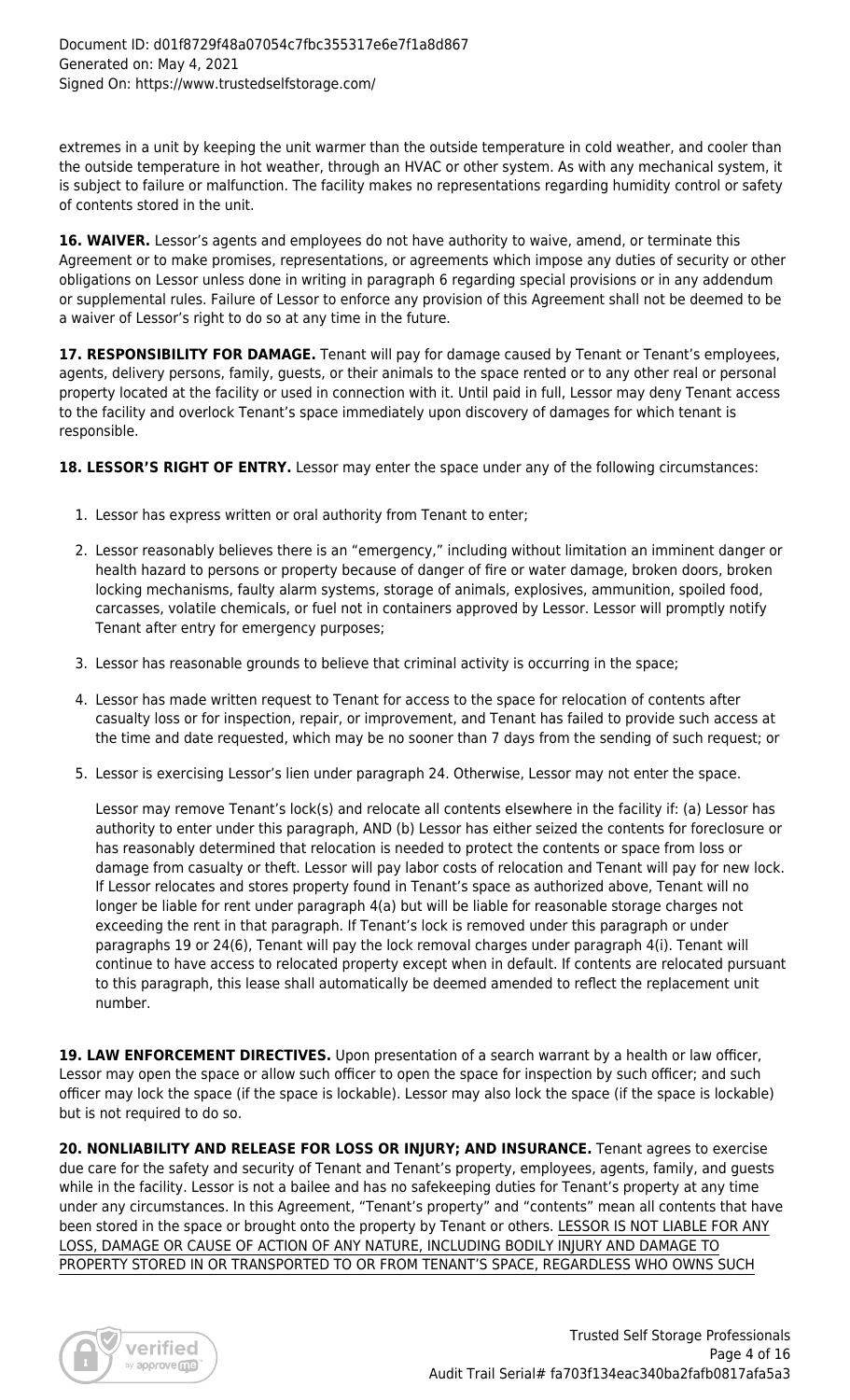PROPERTY AND REGARDLESS WHETHER THE LOSS OR DAMAGE IS CAUSED IN WHOLE OR PART BY FIRE, SMOKE, DUST, WATER, WEATHER, INSECTS, VERMIN, EXPLOSION, UTILITY INTERRUPTION, EQUIPMENT MALFUNCTION, UNEXPLAINED DISAPPEARANCE, NEGLIGENCE OF LESSOR OR LESSOR'S AGENTS, THEFT BY OTHERS, OR ANY OTHER CAUSE—TO THE FULLEST EXTENT ALLOWED BY LAW. Any insurance maintained by Lessor is by law only for the benefit of the Lessor.

WITHOUT LESSOR'S WRITTEN PERMISSION, TENANT WILL NOT STORE PROPERTY THAT HAS AN AGGREGATE VALUE OF OVER \$5,000 OR THAT MAY CAUSE EMOTIONAL DISTRESS OR CONSEQUENTIAL DAMAGES IF IT WERE MISSING, STOLEN, OR DAMAGED. TENANT WILL PURCHASE FIRE, THEFT, AND CASUALTY INSURANCE ON ALL OF TENANT'S PROPERTY IF ITS VALUE EXCEEDS \$1,000. The purpose is to protect Tenant, other tenants, Lessor and others in the event of loss by theft, damage, fire, flood, explosion, natural disaster, or other harm caused by weather, accident, or negligence of such parties or their animals.

TENANT WILL SELF-INSURE ALL CONTENTS NOT COVERED BY TENANT'S INSURANCE. Self-insurance means that Tenant will bear the entire risk of loss in the event of damage or loss to such contents from crime, casualty, or other harm or loss listed above. Lessor does not and legally cannot carry insurance on the contents of Tenant's space.

Limitation of Liability. In recognition of the relative risk and benefits of the lease transaction to both the Lessor and the Tenant, risks are hereby allocated

such that the total liability of Lessor, its employees, owner, shareholders, affiliates, members, officers and other agents to Tenant for any and all injuries,

claims, losses, expenses, or damages whatsoever from any cause or causes, including but not limited to strict liability, breach of contract, tort, breach of

express warranty, negligence, or errors or omissions, shall not exceed the total amount of rent paid by Tenant to Lessor under this lease. Tenant agrees that as

its sole and exclusive remedy, any claim, demand or suit shall be directed and/or asserted only against Lessor and not against any of its employees, officers,

directors or agents. Tenant and Lessor mutually waive claims for consequential damages for claims, disputes or other matters in question arising out of or

relating to this lease, including without limitation lost profits. The terms of this paragraph shall survive termination of this lease.

**21. RULES.** Tenant, Tenant's employees, agents, family, and guests must comply with rules and policies on paragraphs 32 - 37 and with any other rules posted on a sign in plain view at the time of leasing or provided to Tenant at any time.

**22. LIEN.** Under Chapter 59 of the Texas Property Code, Lessor has a priority contractual and statutory lien on all property in Tenant's space to secure payment of all monies due and unpaid by Tenant. Lien enforcement procedures are contained in paragraph 24 and in Texas Property Code Chapter 59.

23. DEFAULT BY TENANT. Tenant will be in "default" if:

**(1)** Tenant has failed to pay any sum when due under this Agreement (payment must be received at Lessor's mailing address shown on page 1); or

**(2)** Tenant has failed to notify Lessor of a change in Tenant's contact information as required in paragraph 2 on page 1; or

**(3)** Tenant has provided false or incorrect information to Lessor in this Agreement or in any contact information changes submitted to Lessor; or

**(4)** Tenant has failed to comply with any other provision of the Agreement or any supplemental rules of Lessor; or

**(5)** Tenant has violated health, safety, or criminal laws on the facility grounds, regardless of whether arrest or conviction has occurred.

**24. LESSOR'S REMEDIES.** If Tenant is in "default," Lessor may exercise one or more of the following remedies at any time, without notice:

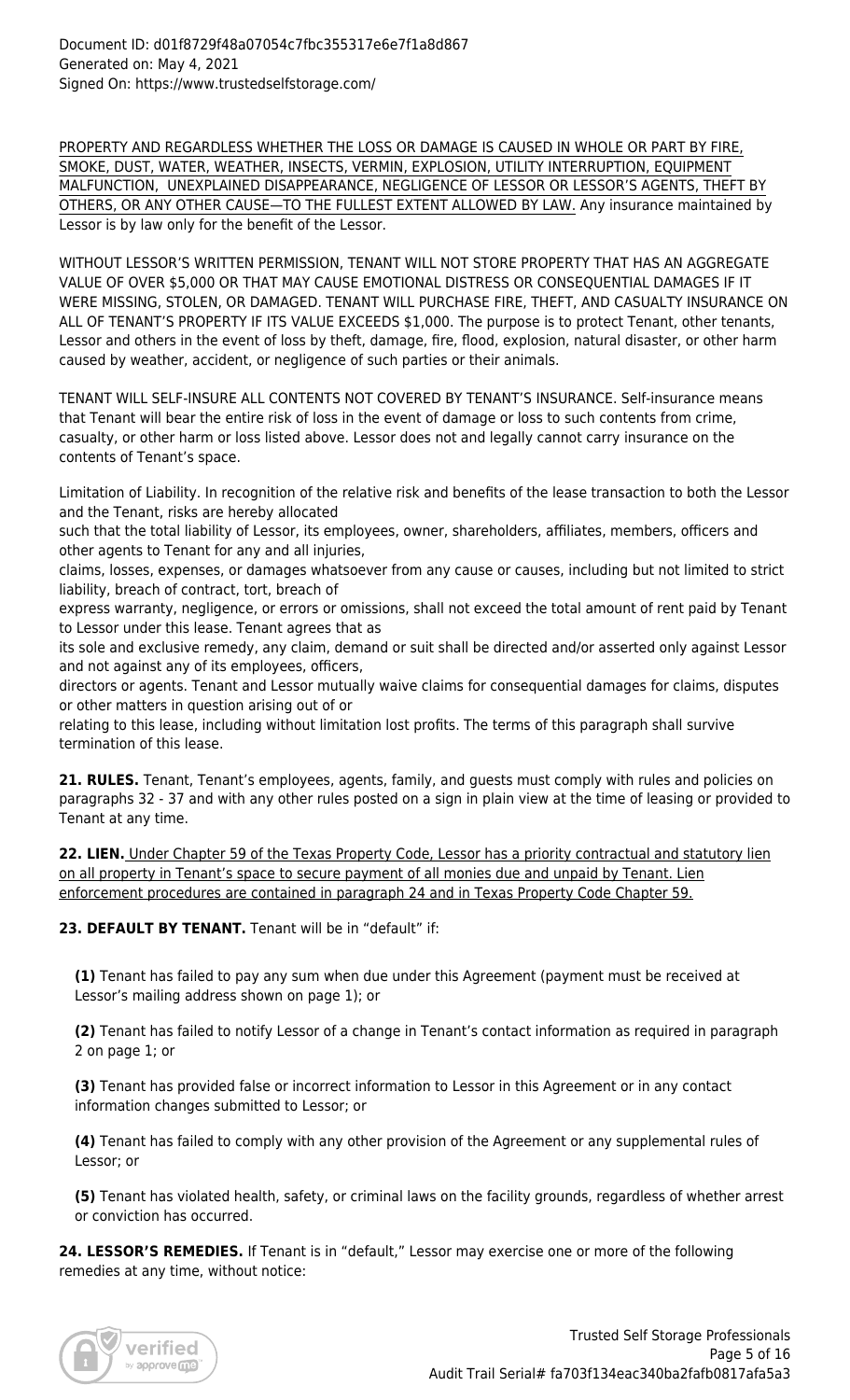**(1)** lock Tenant's unlocked space with Lessor's lock (if space is lockable) and charge a "locking" charge for each unlocked space as per paragraph 4(g);

**(2)** deny Tenant access to the facility and/or overlock Tenant's space (if space is lockable) and/or chain or wheel boot Tenant's property for non-payment of any sums due by Tenant, until paid in full, and charge an overlocking or chaining charge as per paragraph 4(j);

**(3)** deny Tenant access to the facility and/or overlock Tenant's space (if space is lockable) for violating any provision of this Agreement until such violation ceases and overlock charges are paid;

**(4)** terminate Tenant's right of possession and/or terminate this Agreement by giving Tenant 3 days written notice to vacate; and if Lessor files an eviction lawsuit, Tenant will pay Lessor attorneys' fees and court costs plus the judicial eviction charge as per paragraph 4(n) for Lessor's time, inconvenience, and overhead for filing the eviction suit;

**(5)** collect charges in paragraph 4 as appropriate and exercise any other remedy or right allowed by law; and/or

**(6)** enforce Lessor's lien by seizure and sale of all contents of Tenant's space by nonjudicial foreclosure under Chapter 59, Texas Property Code. Seizure and sale will only be for default in paying sums due to Lessor. For purposes of statutory foreclosure, seizure occurs when: (1) Lessor both overlocks Tenant's space and provides a statutory notice of claim to Tenant soon thereafter, OR (2) Lessor removes Tenant's lock or locks from a door or gate that is part of an enclosure that solely encloses Tenant's property without Lessor having authority to enter under paragraphs 18(1), (2), or (3) and without Lessor being directed to remove Tenant's lock by a health or law officer under paragraph 19. In an unlockable outdoor storage space, seizure for foreclosure purposes occurs when: (1) Lessor attaches a security chain or wheel boot to Tenant's property to immobilize the property, OR (2) Lessor denies Tenant access to the facility and provides a statutory notice of claim to Tenant soon thereafter.

For motor vehicles, trailers, semitrailers, motorboats, vessels and outboard motors, Lessor may transfer possession of such property and have the property

towed to a vehicle storage facility for disposition by the vehicle storage facility, in accordance with Sec. 59.042 et seq, Texas Property Code.

If Lessor has sent statutory notice of claim for unpaid sums, Tenant is liable for Lessor's charge for same under paragraph 4(k). In addition to statutory requirements of notice of claim and advertising/posting, Lessor may provide to Tenant a notice of date, time, and place of sale. If foreclosure procedures are commenced, Tenant will be liable for newspaper ad charges in paragraph 4(l) and foreclosure sale charges in paragraph 4(m). At foreclosure sale, all contents in the space may be sold item-by-item, in batches, or by the entire space, at Lessor's option. If a creditor of Tenant has a lien on property in the space and if the lien is recorded with the Texas Dept. of Motor Vehicles, or Texas Dept. of Parks and Wildlife, Lessor may, upon payment by the creditor of all sums due by Tenant within the time period described by Texas Property Code Section 59.0445, turn over possession of such property to the creditor.

25. REDEMPTION. Tenant may redeem property up until bids are accepted at foreclosure sale if Tenant pays all sums due. If there are multiple rental agreements, Tenant may redeem under one agreement without having to redeem under all. If there are multiple spaces on a single rental agreement, redemption on less than all spaces is allowed only upon Lessor's written approval. If Lessor provided Tenant a notice of time, date, and place of sale and if Tenant redeems prior to sale, Lessor may, at Lessor's option, terminate this Agreement at time of redemption by hand delivering to Tenant or Tenant's redemption agent or providing to Tenant a 3-day written notice to vacate; and if Tenant fails to timely move out, Tenant will pay 125% of the regular rent on a daily prorated basis from the end of the 3-day period until actual move-out date, plus amounts due under paragraphs 4 and 24(4) if eviction suit is filed.

26. ABANDONMENT. Tenant has "abandoned" the storage space if ALL of the following occur: (a) Tenant has given Lessor written or oral move- out notice; (b) Tenant's lock has been removed from the space (if the space is lockable) by someone other than Lessor; and (c) the move-out date or termination date has expired. Tenant

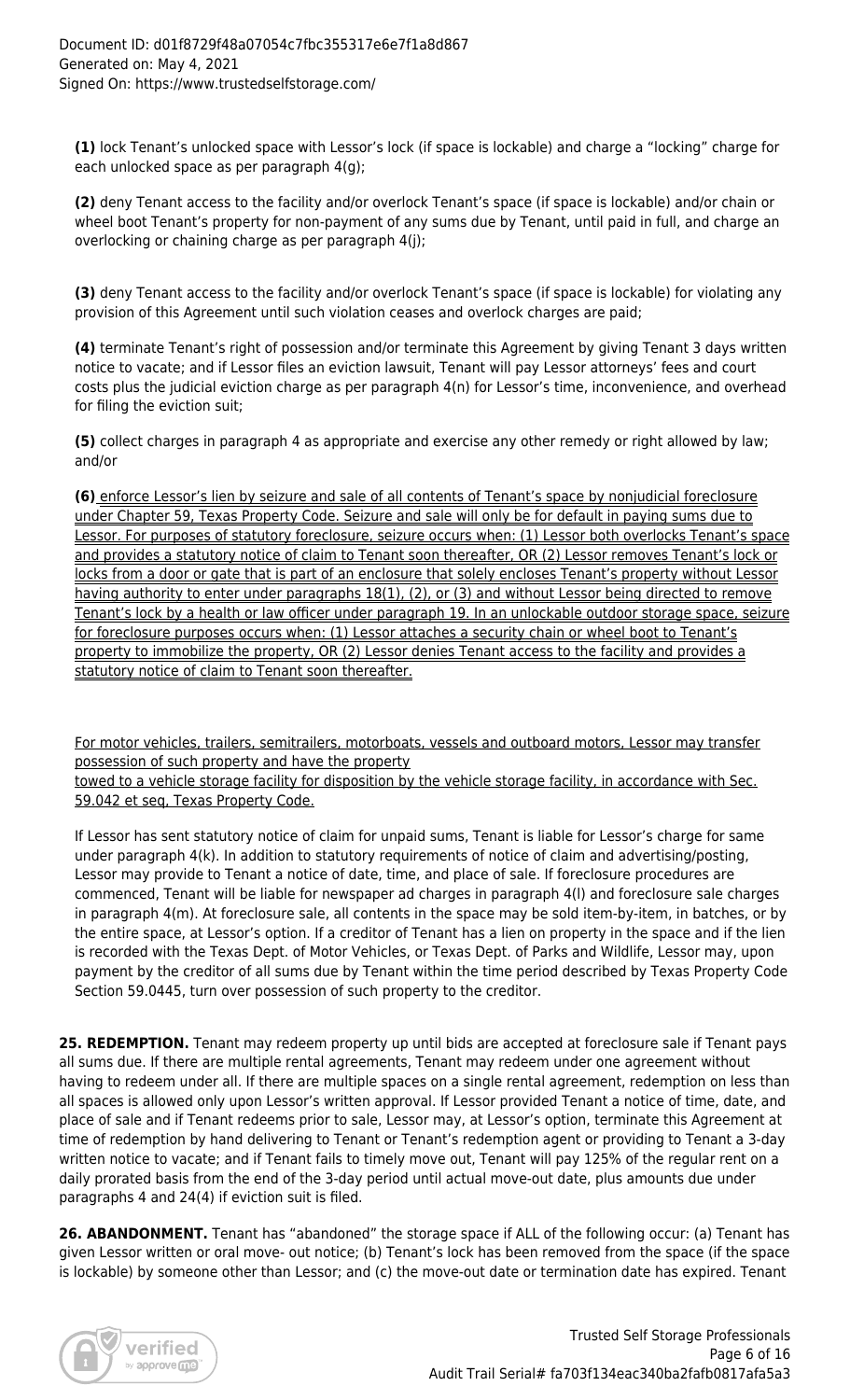also has "abandoned" the storage space if ALL of the following occur: (a) Tenant has not paid rent or other sums due; (b) Tenant's lock has been removed (if the space is lockable) by someone other than Lessor or has been removed by Lessor when exercising a statutory seizure; and (c) Tenant's space contains nothing of value to the ordinary person. The space will also be deemed abandoned if due to a casualty the unit contains nothing of value to the ordinary person, and you fail to remove all items from the space within 10 days after we provide you a notice of abandonment due to casualty.

If the space has been "abandoned" as defined above, Tenant relinquishes all rights to contents in the space; and Lessor may remove any lock, and enter, remove, and/or dispose of all contents. Unless the space has been "abandoned" or there has been a judicial eviction, Lessor may not dispose of any of its contents except by: (a) exercising the lien seizure and sale procedures of Chapter 59, Texas Property Code; or (b) entering in an "emergency" under paragraph 18 or allowing entry by a health or law officer under paragraph 19, and throwing away property which, in the good faith judgment of Lessor or such officer, is an imminent danger or health hazard under paragraph 18.

**27. INDEMNITY AND SUBROGATION.** TENANT WILL INDEMNIFY AND HOLD LESSOR HARMLESS FROM ALL CLAIMS, DAMAGES, GOVERNMENT FINES, LAWSUITS, AND LAWSUIT COSTS RELATING TO ANY LOSS, DAMAGE OR CAUSE OF ACTION OF ANY NATURE, INCLUDING BODILY INJURY AND DAMAGE TO PROPERTY STORED IN OR TRANSPORTED TO OR FROM TENANT'S SPACE, REGARDLESS WHO OWNS SUCH PROPERTY AND REGARDLESS WHETHER THE LOSS OR DAMAGE IS CAUSED IN WHOLE OR PART BY FIRE, SMOKE, DUST, WATER, WEATHER, INSECTS, VERMIN, EXPLOSION, UTILITY INTERRUPTION, EQUIPMENT MALFUNCTION, UNEXPLAINED DISAPPEARANCE, NEGLIGENCE OF LESSOR OR LESSOR'S AGENTS, THEFT BY OTHERS, OR ANY OTHER CAUSE—UNLESS SUCH IS PROHIBITED BY LAW.

Tenant waives all insurance subrogation rights and releases Lessor from all liability for all claims covered by Tenant's insurance. Tenant's insurance carrier for property stored in Tenant's space or in the facility will not be subrogated to any claim of Tenant against Lessor or Lessor's officers, employees, or agents. Lessor's employees and agents are not allowed to do work for Tenant; if they do so at Tenant's request, they are not agents of Lessor and Tenant will hold Lessor harmless from any resulting damages.

**28. REFUNDS.** Tenant must satisfy paragraph 38 for refunds. Unless a longer period of time is stated in an addendum or in supplemental rules at the time of signing, Tenant is liable for rent for the remainder of the month of move-out or for 10 days after move-out, whichever is longer. Refunds will be mailed to Tenant's mailing address listed in paragraph 1, or as changed per paragraph 2. Deposits are not advance rentals. Deposits do not bear interest or limit Tenant's liability for damages or other sums due.

**29. TSSA MEMBERSHIP.** Lessor represents that Lessor or Lessor's management company is, at the time of signing this Agreement, a member of the Texas Self Storage Association, Inc. If not, this Agreement is voidable and unenforceable at Tenant's option; and Lessor will be in violation of the Texas Deceptive Trade Practices Act. Persons violating TSSA's copyright by reproducing this form without authority will be prosecuted. This Agreement is valid only in Texas.

**30. CHANGES IN RULES OR AGREEMENT.** Lessor may make changes in the rules (paragraphs 32 through 38) and any supplemental rules, effective immediately, if: (1) the changes do not change dollar amounts or due dates; and (2) the changes have been emailed, mailed, faxed or hand delivered to Tenant or posted onsite on an exterior sign in plain view.

Lessor may change any part of this Agreement, including rental rate, due date, late charge dates, and charges listed in paragraph 4 by hand delivering to Tenant or providing written notice to Tenant via any method of written contact provided by tenant (as updated by Tenant according to paragraphs 2 and 33) at least 30 days prior to the effective date of the changes. If Lessor follows such notice procedure, this Agreement will automatically continue thereafter on a month-to-month basis, until the revised rental agreement is terminated by either party (paragraph 9); and such revised rental agreement, including any rental increases and other changes, will not require Tenant's signature to become effective.

**31. MISCELLANEOUS.** NO ORAL PROMISES, REPRESENTATIONS OR AGREEMENTS HAVE BEEN MADE BY LESSOR. This Agreement is the entire agreement. Lessor's agents have no authority to make promises or amend this Agreement unless in writing. All obligations are to be performed in the county where the facility is located. Rent and late charges are due without notice; all other sums owed are due on oral or written notice or demand. All remedies are cumulative, and the exercise of one remedy is not an election or an exclusion of

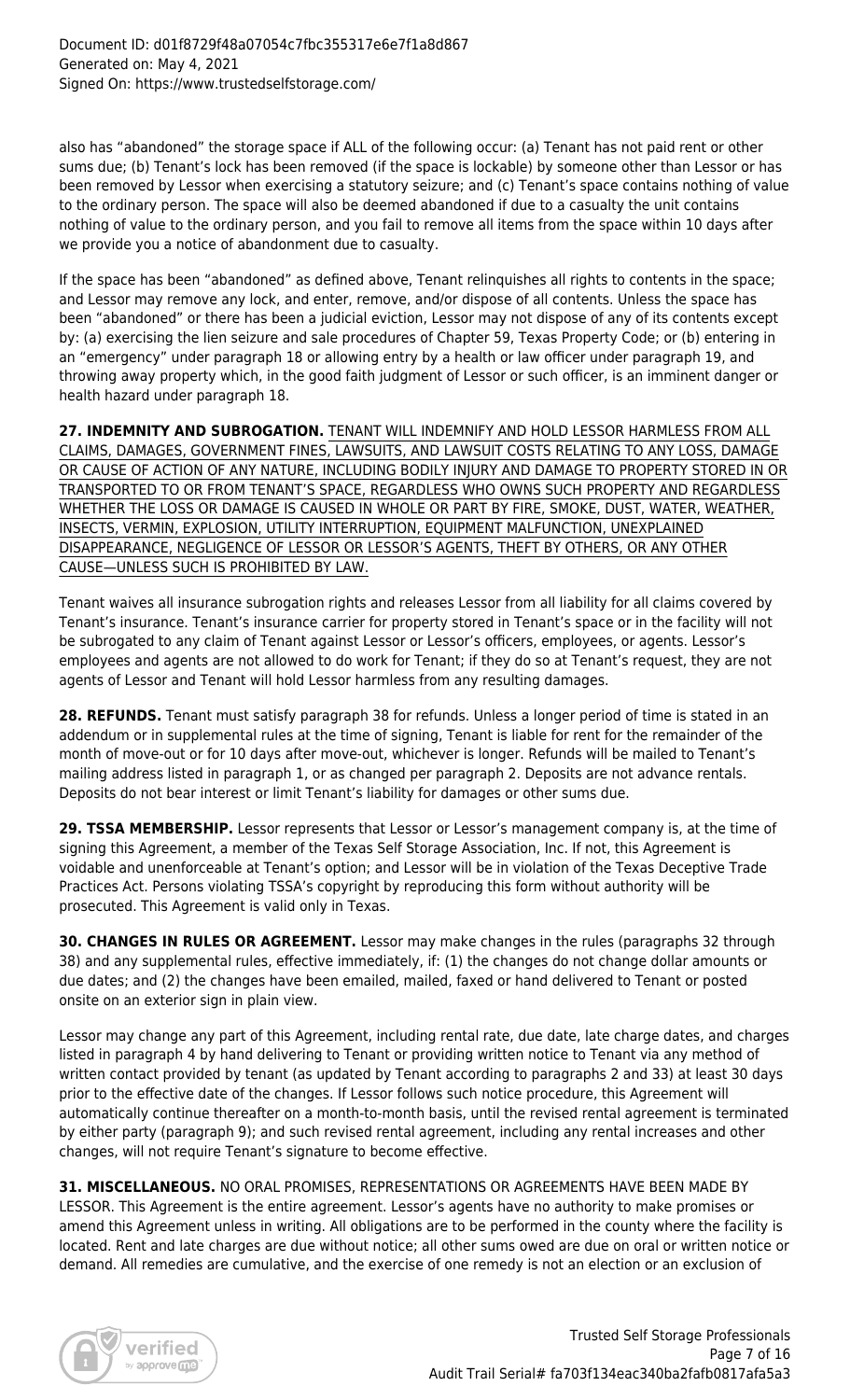other remedies.

Time is of the essence. Texas law applies. Tenant expressly waives any notice or demand for performance by Lessor and (2) any opportunity to cure by Tenant on any matter. Except in suits filed by Lessor for eviction, rent, lien foreclosure, and/or charges under paragraph 4, mediation before filing any suit is required. Any trial will be to the court only; and all parties waive jury trial. Omission of initials does not invalidate this Agreement. Facsimile and electronic signatures are binding. Invalidity of one part of the Agreement does not invalidate the entirety. Payment of all sums is an independent covenant.

Notice from or to multiple Tenants is notice from or to all Tenants on this Agreement. Except in lawsuits involving personal injuries, the prevailing party shall recover attorneys' fees and litigation costs from the nonprevailing party. Tenant will reimburse Lessor for all attorneys' fees and litigation costs incurred by Lessor in (1) defending or responding to third party actions or requests to recover property stored in Tenant's space or (2) clarifying whether a court order regarding Tenant's space applies to Lessor. Unpaid sums bear 18% annual interest from due date, compounded annually. This Agreement is subordinate to all facility mortgages and is binding on the parties' successors. All persons signing this Agreement represent they have authority to legally sign for the party they claim to represent. Notices and documents must be in English or, at Lessor's option, in any language that Tenant reads or speaks. Notices required by law must be given in a manner allowed by law, but nothing shall prevent Lessor from providing those notices via additional means of communication. Lessor may provide notice to or otherwise contact Tenant relating to Tenant's lease by any means available, including phone, text, email or other methods. Email, mail, text, fax or other electronic methods shall all be considered written notice for purposes of this lease. Notice shall be deemed to have been provided by mail when deposited in the mail to the Tenant's last address provided by the Tenant or to an address used by a Tenant in communications with Lessor, or by email, fax, text or other methods when sent to an address or number provided by the Tenant or used by the Tenant in communications with Lessor.

# **RULES AND POLICIES**

# **32. RENT POLICIES.**

**(a)** Rent is due on the due date in paragraph 4(b). Payments must be delivered or mailed to Lessor's mailing address at the top of page 1.

**(b)** Rent is delinquent after the due date in paragraph 4(b). Late fees will be charged as provided in paragraphs 4(c) and 4(d).

**(c)** Lessor may require or prohibit payment by check, money order, cashiers or traveler's check, credit card or cash, at any time, as provided in paragraph 5.

**(d)** If cash payments are allowed, Tenant should get a receipt. Returned payment (nsf check or other dishonored payment) charges will be made as provided in paragraph 4(e).

**(e)** All payments by money order or check (including cashier's checks and traveler's checks) must contain the Tenant's storage space number(s).

**(f)** If any sum due by Tenant is delinquent, Lessor may "overlock" Tenant's storage space (if the space is lockable) and/or Lessor may apply a security chain or wheel boot to Tenant's property (if the space is not lockable); and Tenant will incur overlock charges and/or chaining charges as shown in paragraph 4(j). If the space is unlockable and one or more pieces of Tenant's property is chained, Tenant will be charged the chaining charge shown in paragraph 4(j) for each item chained. Section 93.002 of the Texas Property Code regarding commercial lockouts does not apply.

**(g)** If Tenant has multiple locks on the space at time of overlocking, Lessor may remove any lock(s) necessary for overlocking without liability for replacement. If Tenant has a wheel boot attached to the property at the time of Lessor's chaining and/or wheel booting, Lessor may remove Tenant's wheel boot without liability for replacement.

**(h)** Lessor's overlock, chain, or wheel boot will not be removed until all sums due are paid in full. Lessor is not required to accept partial payment(s) from Tenant. Acceptance of partial payment(s) does not waive Lessor's right to proceed with foreclosure sale based on notice of claim and/or advertising (or

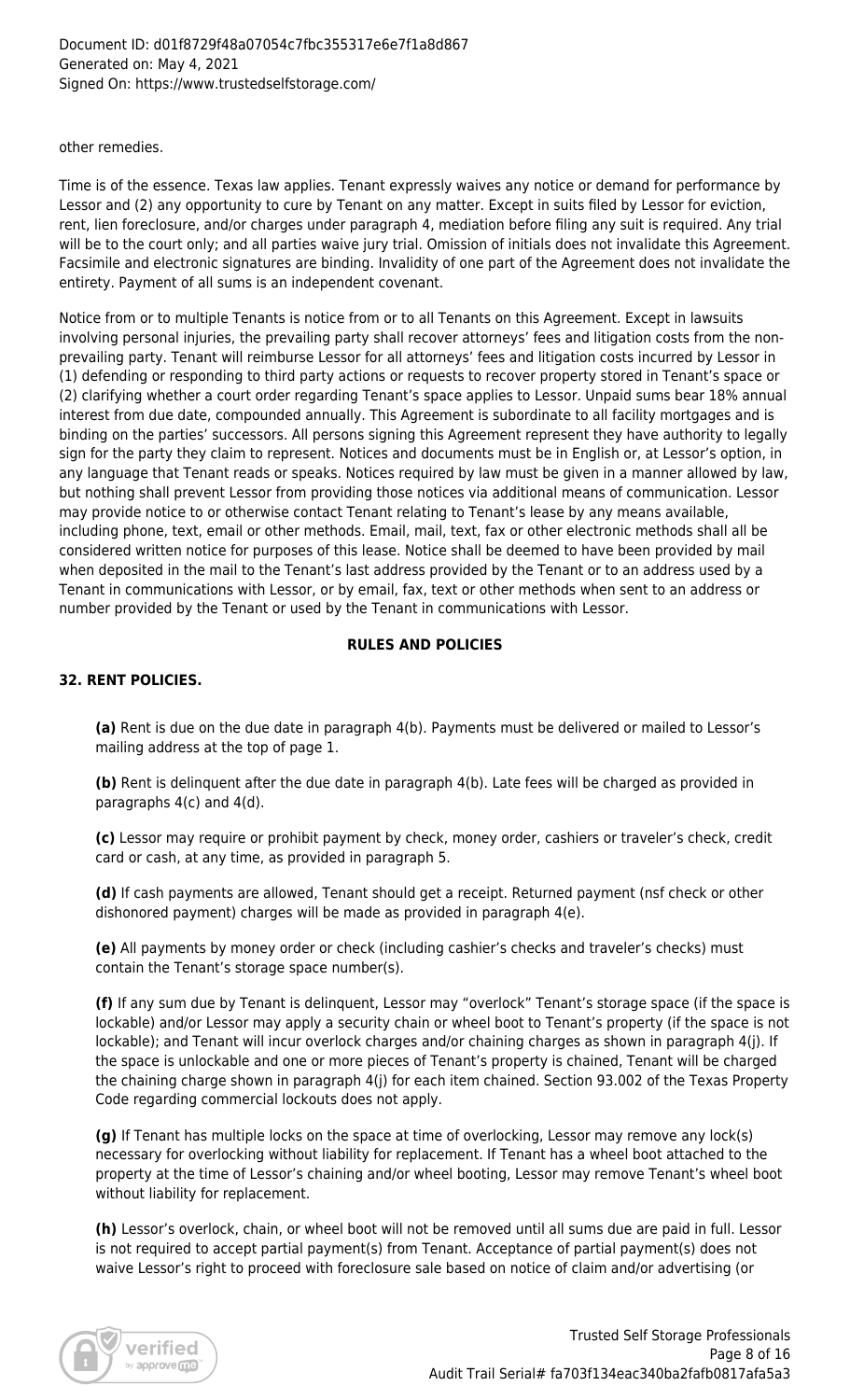posting), absent express written agreement otherwise.

# **33. CHANGE OF TENANT'S ADDRESS, PHONE NUMBER, EMAIL.**

**(a)** Lessor must be able to contact Tenant at all times, especially in cases of missing locks, break-ins, fire, emergencies, unpaid rent, etc.

**(b)** Tenant's mailing address and/or email address on page 1 is the address for all notices and requests to Tenant. Notices and requests from Lessor to Tenant are not required to be sent to the Tenant's emergency contact person or other person(s) who are named in paragraph 1. Other than the Tenant listed in paragraph 1, no other person shall have right of entry or access, but Lessor at Lessor's option may allow entry to other person(s) pursuant to paragraph 1.

**(c) Except as provided in (d) below, Tenant must notify Lessor via mail or email of any change in Tenant's contact information. The notification must include an express request for Lessor to update Tenant's specified contact information (for example, mailing address, phone number, or email address).** Contact information changes are not effective unless the notice is in WRITING and SIGNED and DATED by Tenant and RECEIVED by Lessor. Address changes on checks or envelopes from you or on mail returned to us, or emails sent from a new address without an express request to update tenant's email or other contact information, are not sufficient. However, a return envelope **provided by us** on which you expressly check a pre-printed box to indicate that your address on the return address is a new address, shall suffice for change of address purposes **if** received by us. Any email sent from an address on file with the facility (listed on the first page of the lease or subsequently provided to Lessor in compliance with this Agreement) will be considered signed.

**(d)** If Lessor provides an online form or similar option for updating Tenant's contact information, Tenant may update contact information in this manner.

**(e)** Change-of-address forms are available at the office (and a copy may be attached to the Agreement).Change-of-address notice from you by letter or postcard is also acceptable.

**(f)** Tenant must notify Lessor promptly, either orally or in writing, of any change in Tenant's phone number.

**(g)** Lessor may refuse to rent to or renew a rental agreement with anyone failing to furnish current mailing address, email, phone number, or satisfactory ID.

# **34. HOURS OF OPERATION AND RULE CHANGES.**

**(a)** Hours of facility access may be posted at the entry, along with office hours (if any). The facility may be closed on holidays.

**(b)** Hours may be changed by posting at the facility or by notice to tenant. Rules may be changed as provided in paragraph 30. We may temporarily close all or part of the facility due to casualty, including impending natural disasters such as hurricanes.

**(c)** Special hours of access may be granted for one or more tenants.

# **35. TENANT RESPONSIBLE FOR LOCKS, INSURANCE & LOSSES.**

**(a)** If the space is lockable, Tenant's space must be locked with Tenant's lock at all times. If Tenant fails to lock Tenant's space and Lessor locks the space with Lessor's lock, a "locking" charge is due under paragraph 4(g) or 4(h). Lessor is not required to lock unlocked spaces.

**(b)** If the space is lockable, Tenant's lock needs to be a heavy-duty, case- hardened steel lock to deter vandalism and break-ins. Only one Tenant lock is allowed on a lockable space.

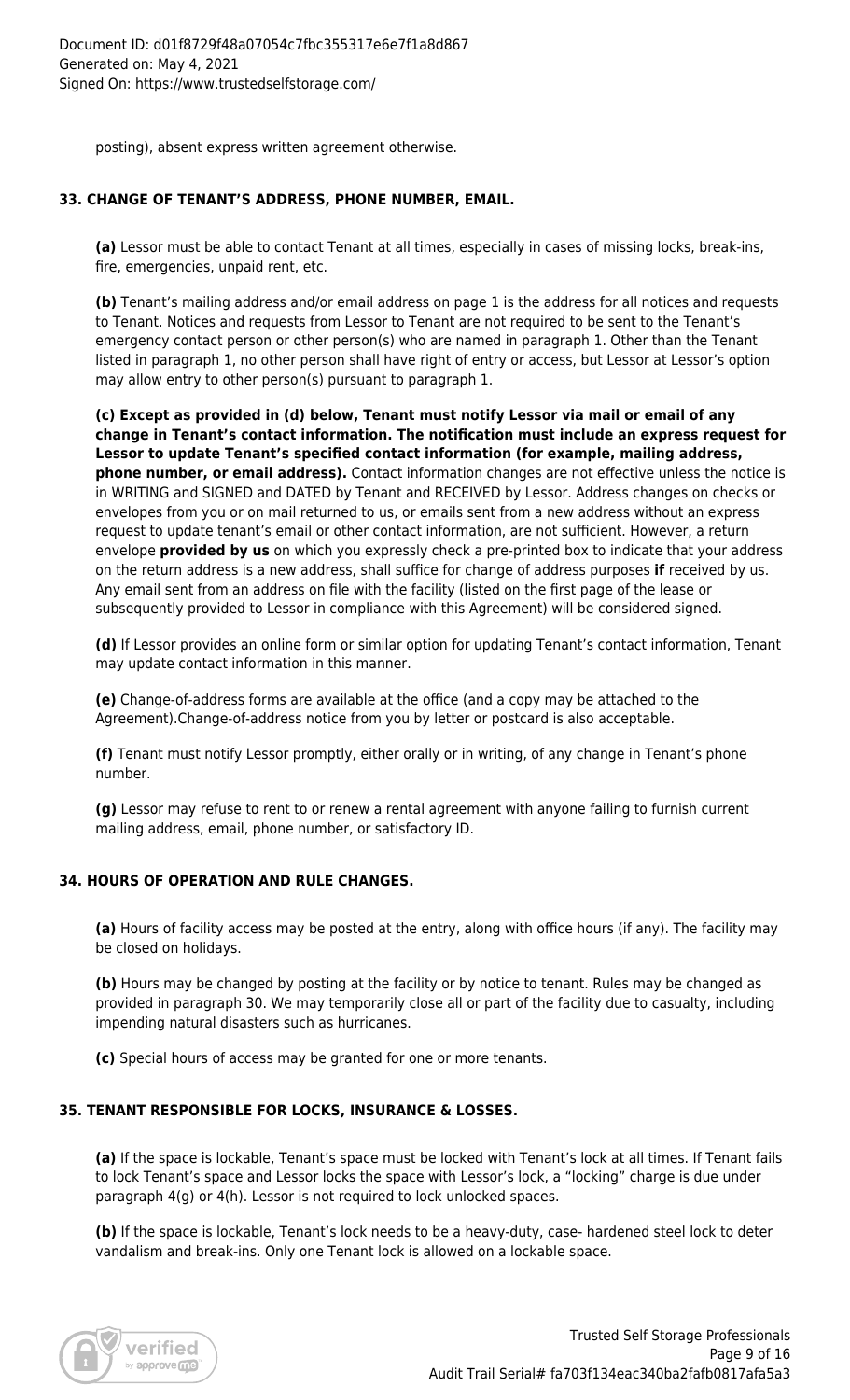#### **(c) ALL PROPERTY IS STORED AND TRANSPORTED AT TENANT'S SOLE RISK. LESSOR IS NOT LIABLE FOR ANY LOSS, DAMAGE OR CAUSE OF ACTION OF ANY NATURE, INCLUDING BODILY INJURY AND DAMAGE TO PROPERTY STORED IN OR TRANSPORTED TO OR FROM TENANT'S SPACE, REGARDLESS WHO OWNS SUCH PROPERTY AND REGARDLESS WHETHER THE LOSS OR DAMAGE IS CAUSED IN WHOLE OR PART BY FIRE, SMOKE, DUST, WATER, WEATHER, INSECTS, VERMIN, EXPLOSION, UTILITY INTERRUPTION, EQUIPMENT MALFUNCTION, UNEXPLAINED DISAPPEARANCE, NEGLIGENCE OF LESSOR OR LESSOR'S AGENTS, THEFT BY OTHERS, OR ANY OTHER CAUSE—UNLESS SUCH IS PROHIBITED BY LAW.**

**(d)** Tenant must maintain fire, casualty, and theft insurance on the contents of Tenant's space as required by paragraph 20 and any addendum or supplemental rules. Insurance application forms may be available at the facility office, if any. Lessor is not obligated to furnish such forms.

# **36. STORAGE RULES.**

**(a)** Tenant MAY NOT STORE under any circumstances the following:

- 1. any living creature or organism, or any dead animal or other carcass;
- 2. gasoline, oil, fuel, grease, anti-freeze, or flammable chemicals;
- 3. explosives, fireworks, or ammunition;
- 4. corrosive, toxic, poisonous, or hazardous materials or waste;
- 5. asbestos or asbestos-containing construction materials;
- 6. lawn debris (grass clippings, brush, etc.);
- 7. construction debris, tires, oil, or batteries, whether new or used;
- 8. items having a noxious smell in Lessor's sole judgment;
- 9. marijuana and/or controlled substances of any kind;
- 10. prohibited weapons under the Texas Penal Code; or
- 11. stolen property, and items illegal for self storage under any law.

(b) WITHOUT LESSOR'S PRIOR WRITTEN CONSENT, Tenant MAY NOT STORE any of the following:

- 1. anything with a fuel tank (vehicles, boats, motorcycles, mowers, etc.);
- 2. gasoline cans or similar containers for combustible fuel;
- 3. liquid propane tanks, oxygen tanks, or similar containers; or
- 4. food, fertilizers, pesticides, or items which are wet and could mildew.

(c) WITHOUT LESSOR'S PRIOR WRITTEN CONSENT, Tenant MAY NOT USE the space or any portion of the facility for the following:

- 1. lodging, sleeping, cooking, or consumption of alcoholic beverages;
- 2. garage sale, flea market, or direct sales from the space;
- 3. parties, gatherings, meetings for any purpose, or building floats;
- 4. business office or full-time work area;
- 5. sanding, painting, welding, soldering, or operating power equipment;

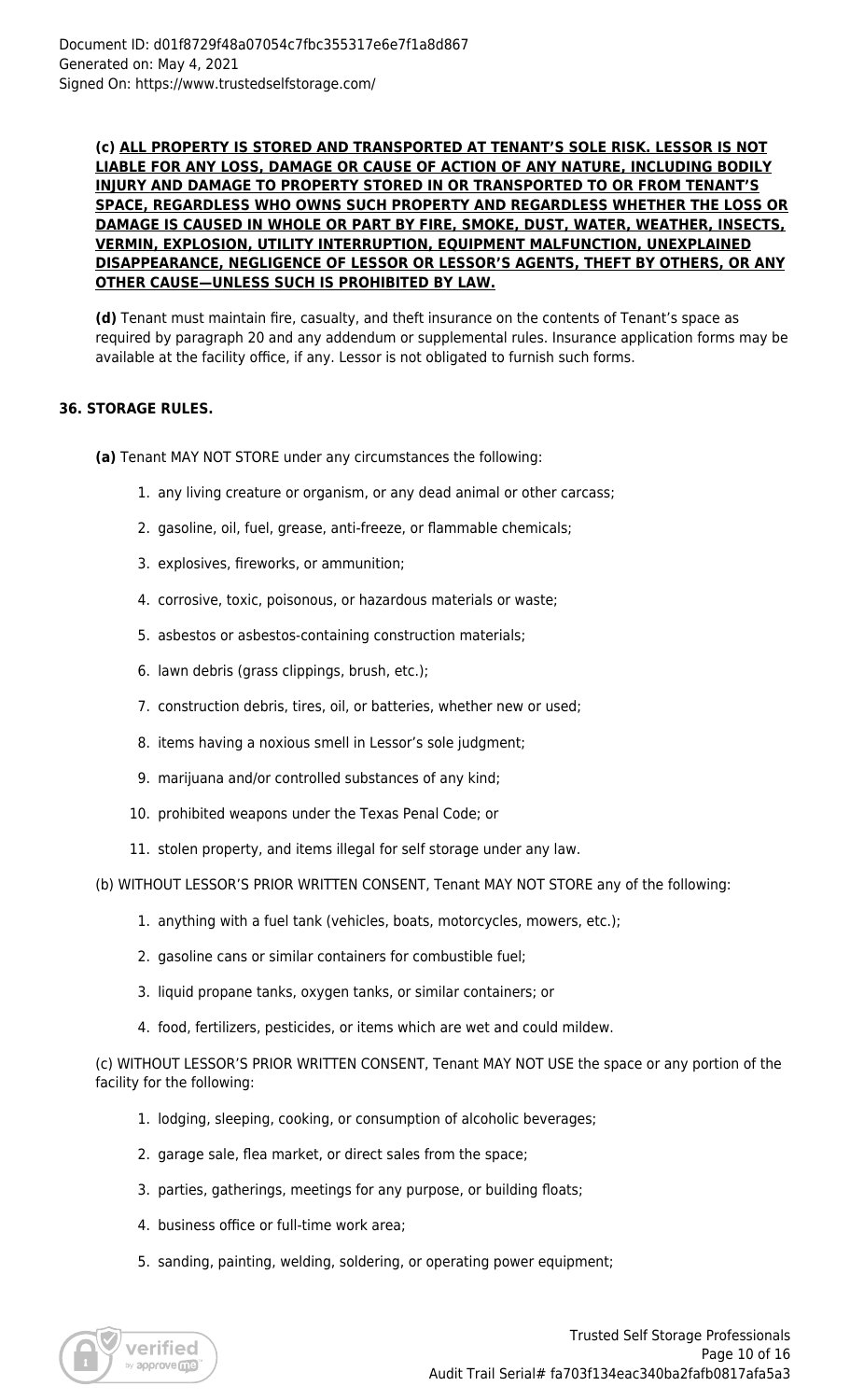- 6. practicing or playing musical instruments (individual or group);
- 7. any use that violates zoning, fire, or criminal codes or other laws; or
- 8. activities classified as a nuisance in Lessor's sole judgment
- (d) WITHOUT LESSOR'S PRIOR WRITTEN CONSENT, Tenant MAY NOT DO any of the following:
	- 1. alter, paint, or deface any part of the space or facility;
	- 2. put weight on or attach anything to structural elements;
	- 3. put holes in floors or other parts of the leased space;
	- 4. have a visible sign or install an alarm system in or on the space; or
	- 5. modify electrical service or use electricity for anything other than lights.

(e)LESSOR MAY EXCLUDE, but is not required to exclude, from Tenant's storage space and the facility:

- 1. any person without a key or combination to Tenant's storage space and is not with a person who has such key or combination (if space is lockable);
- 2. any person who has a key or combination to a storage space (if the space is lockable), and is not listed in paragraph 1 of this Agreement; and
- 3. any person who is damaging property of others, disturbing the peace, or otherwise violating criminal laws.
- (f) GENERAL.
	- 1. All persons must comply with posted signs that are plainly visible.
	- 2. Animals must be kept inside vehicles. Exceptions are guide dogs for disabled persons and animals of Lessor or Lessor's staff.
	- 3. Please do not ask staff to help load, unload, or move anything.
	- 4. Lessor's employees are prohibited from doing manual labor for tenants because of risk of injury and insurance considerations.
	- 5. All persons must wear footwear to prevent injuries.
	- 6. Anything affixed to walls, ceiling, or other parts of the space without Lessor's consent becomes the property of Lessor, at Lessor's option.
	- 7. Tenant will be liable for reasonable charges for removing unlawfully attached property, repairing any damage, and removing trash in common areas left by Tenant, Tenant's family, guests, or contractors.Urination or defecation by animals is not permitted except in designated areas, if any.
	- 8. Urination or defecation by persons is not permitted except in restrooms, if any.
	- 9. Please conserve energy by turning off all lights prior to leaving.
	- 10. No bicycling, skateboarding, roller skating, or other recreational activities are allowed in the facility.

# **37. GROUND RULES.**

(a) Identification of persons on the premises.

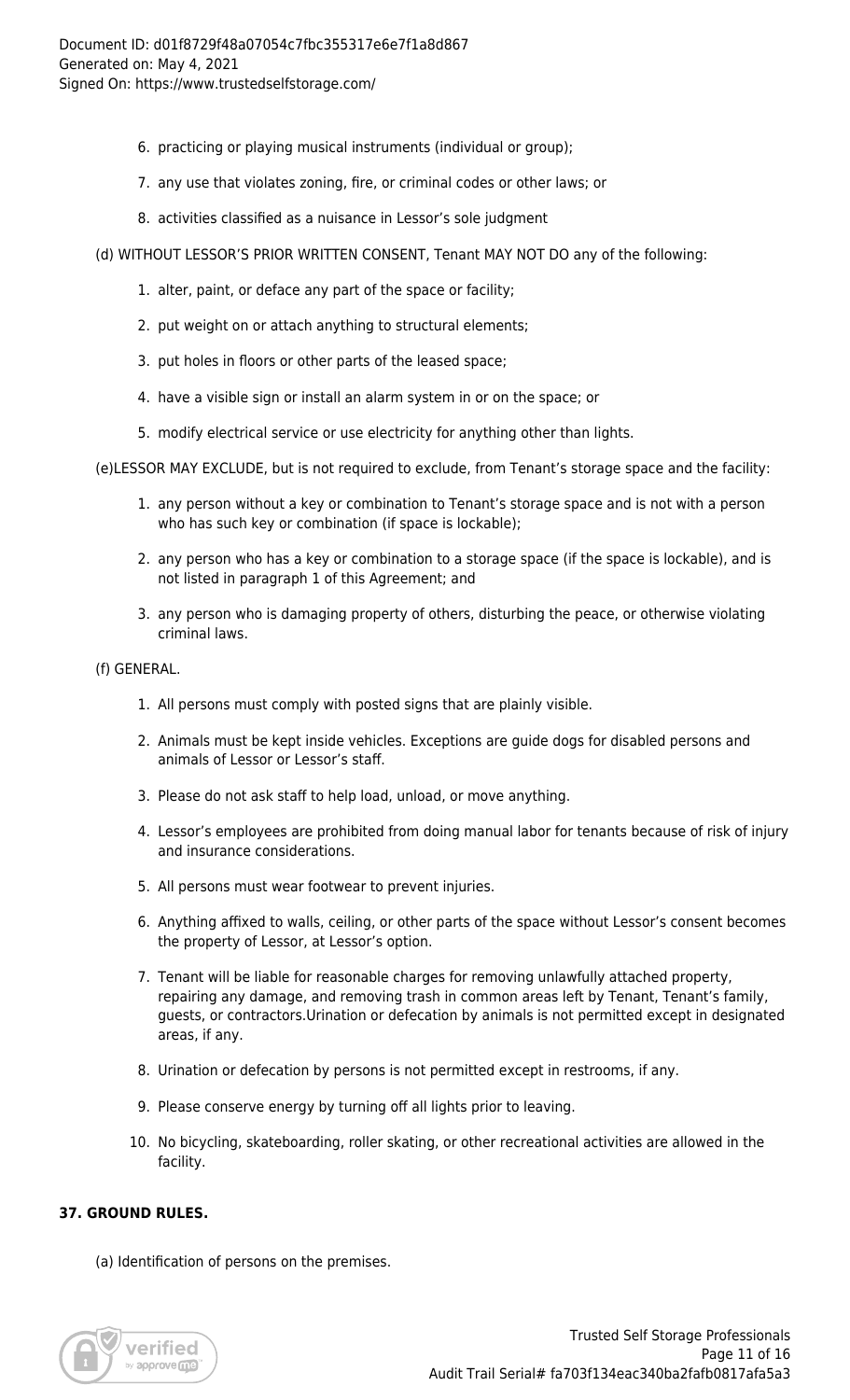- 1. Lessor may require any person entering the facility to sign in.
- 2. Lessor may require any person in the facility to show such person's current driver's license or other governmental ID card, with photograph.
- 3. Lessor may exclude from the facility any person failing to identify themselves with such ID cards. Please carry proper ID at all times. Lessor is not responsible for acts of theft, vandalism, or other crimes of persons entering the facility.
- (b) Tenant and Tenant's employees, agents, guests, and families:
	- 1. must NOT exceed five-miles per hour speed limit inside facility;
	- 2. must NOT block traffic or prevent vehicles from entering or exiting;
	- 3. must NOT leave vehicles or other items in common areas unattended;
	- 4. must NOT park vehicles in fire lanes or in marked no-parking areas;
	- 5. must NOT work in driveways, parking spaces, or common areas;
	- 6. must NOT change oil or fluids in vehicles or discharge liquids of any kind in spaces, halls, driveways, or common areas;
	- 7. must NOT litter halls, driveways, parking areas, or dumpster areas;
	- 8. must NOT block access to dumpsters or use any dumpsters for disposal of items which may not be stored in Tenant's space under these rules
	- 9. must NOT use any dumpsters for off-site refuse (lawn clippings, brush, food, construction debris, bedding, furniture, etc.); and
	- 10. must NOT disturb other tenants.

(c) Anything subject to licensure (autos, vans, trucks, motorcycles, boats, trailers, etc.) parked in violation of the above may be towed under Chapter 2308, Texas Occupations Code. All other property left unattended outside in the facility overnight may be disposed of at Lessor's option.

(d) Lessor is not liable for malfunction of mechanical or electrical devices which control facility gates; but Lessor will proceed diligently to repair after the problem is discovered by Lessor. Lessor has no duty to remove ice, sleet, or snow from common areas; but, at Lessor's option, Lessor may remove same in whole or in part, with or without notice.

# **38. REFUNDS AND MOVEOUTS.**

(a) Move-out notice forms are available at the office. Please allow at least 60 days for return of refundable rent and/or deposit. See paragraph 28.

(b) Unless an addendum to the Rental Agreement provides otherwise, conditions for refunding prepaid rent and deposit are as follows:

- 1. Tenant must give Lessor 10 days written move-out notice;
- 2. Tenant must give Lessor written notice of actual move-out within 24 hours after moving out;
- 3. Tenant's lock (if any) must be removed on or before move-out date; or if the lock belongs to Lessor, the lock must be returned to Lessor;

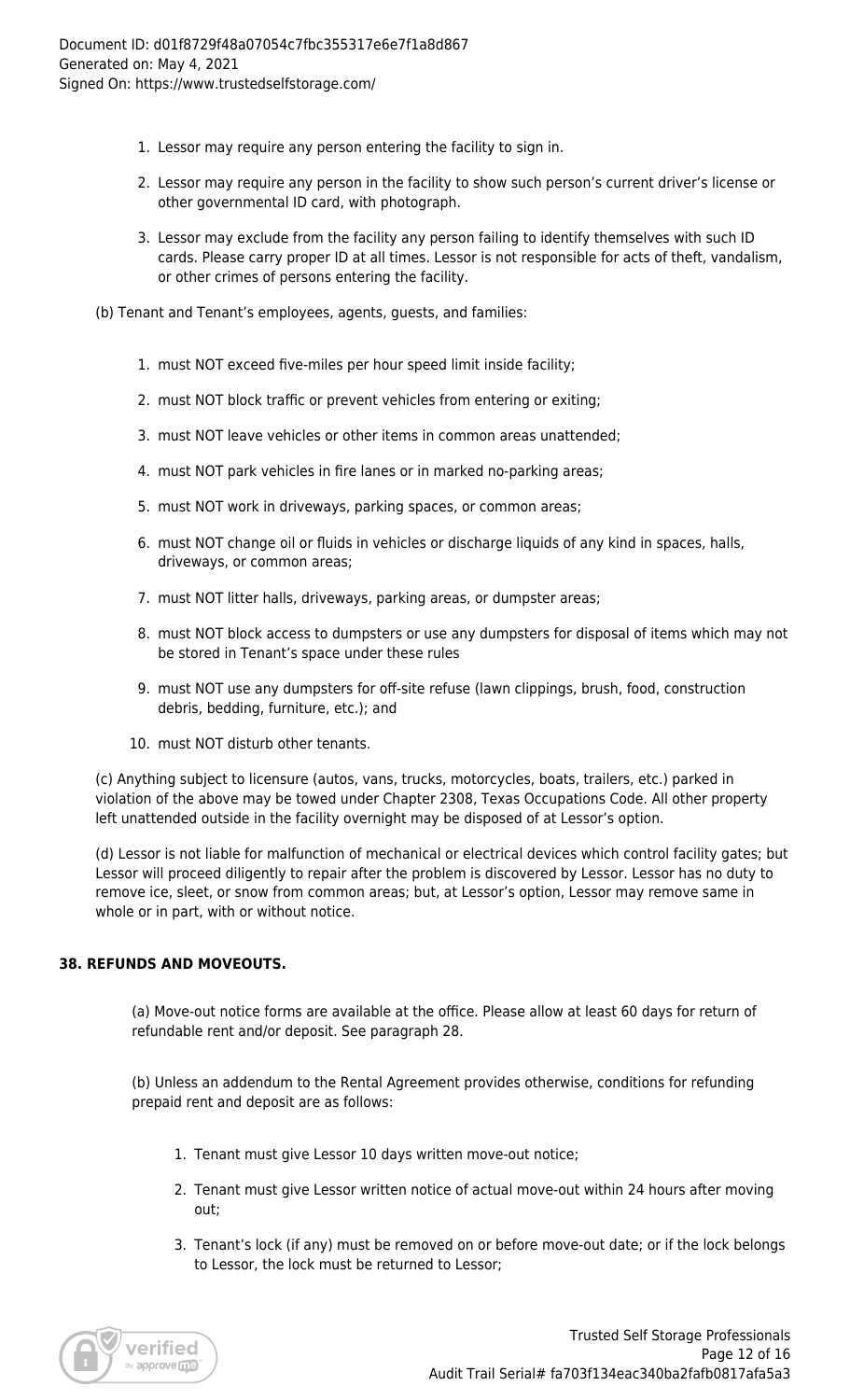- 4. Tenant must not leave trash in the space, halls, or driveways;
- 5. Tenant must stay minimum term length in paragraph 3; and
- 6. Tenant must be current in all obligations at time of move-out.

(c) Tenant will be liable for damages and for cleaning charges under paragraph 4(o) and all disposal costs for Tenant's failure to remove all contents and debris, stains or fluid/leakage, or failure to "broom clean" the space (if it has a solid floor), and other lease violations.

# **TENANT LESSOR**

Signature of Tenant or Tenant's authorized agent (and title if any)

Printed name of individual signing

 Driver's license of individual signing: State : Email address:

 Other ID if no driver's license Text Vehicle License: state and number: Text

Facility name and address are shown below. Facility name is actually or assumed name of Lessor. Mailing address for all payments and notices to Lessor is the facility address unless a different mailing address is shown below. Lessor's phone number and fax number (if any) and email address (if any) are also shown below.

 Grissom Road Self Storage 7543 Grissom Road San Antonio, TX 78251 Phone: 210-529-8832 Email Address: manager@grissomroadbusinesspark.com

#### **Texas Property Code Chapter 59 governs the Self-Storage Lien process. A copy of the statute can be found at capitol.texas.gov**

#### **A copy may also be accessed from the Texas Self Storage Association website: www.txssa.org Self-Service Storage Rental Agreement, Official TSSA Form #1-21 (Rev 09/21) Copyright 2021, Texas Self Storage Association, Inc.**

This is not a contract of insurance and the facility Owner is not an insurance company.

# **Protection Plan Addendum to Self Service Storage Rental Agreement**

Tenant: Unit #: Date: July 1, 2022

Pursuant to the terms and conditions of your Rental Agreement, Heathro, Ltd. d/b/a Grissom Road Self Storage ("Owner") is not liable for the loss of or damage to its Tenant's stored goods. As the Tenant, your goods are stored at your sole risk and you must insure your personal property while it is on the premises. Owner is offering a Protection Plan ("Protection Plan"). The Protection Plan provides an option that may not require you to insure your stored goods and offers reimbursement to you for certain losses.

#### **PROTECTION PLAN LIMIT \$ ADDITIONAL RENTAL FEE (per month):**

#### **\$**

The Protection Plan Limit cannot exceed \$50,000 unless confirmed in writing by Owner. An increase in the Protection Plan Limit will result in a higher Rental Fee per month.

1. **The Protection Plan Offer**: In consideration of the payment of the Additional Rental Fee per month, Owner waives the release of liability for property damage in your rental agreement up to the PROTECTION PLAN LIMIT indicated above. This limited assumption of liability is a modification to the waiver of liability in the Rental Agreement that it forms a part. Owner's responsibility is limited to the liability for losses that occur as a result of Owner's negligence or as a result of acts or omissions for which Owner is liable under the law, including, but not limited to, vicarious liability, intentional tort, strict liability, and breach of

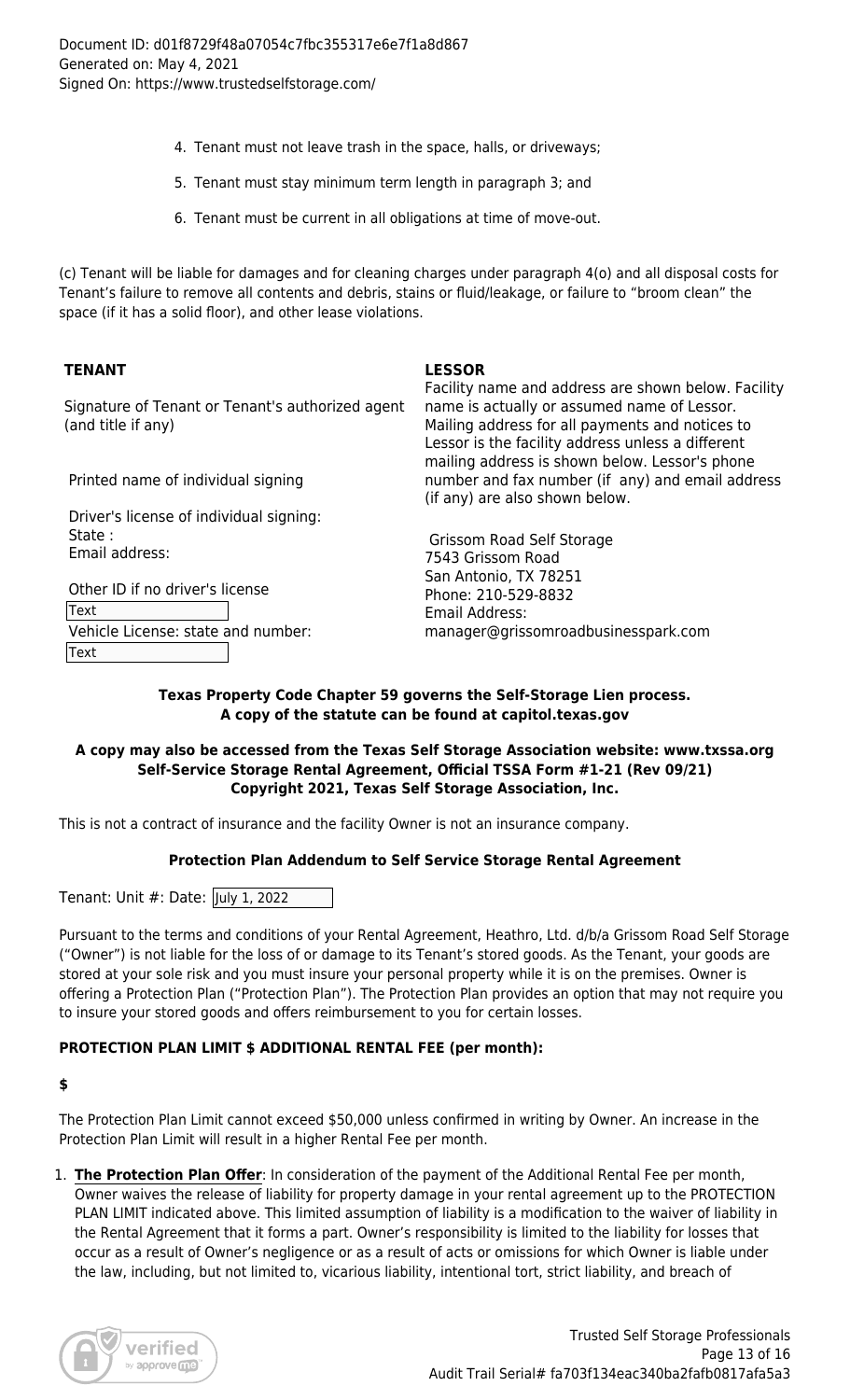common law or statutory duty. Owner's liability will arise **ONLY IF** Owner is negligent or breaches some other duty to you as Occupant **AND** you suffer a loss. E*xamples of when Owner would be liable include, but are not limited to*: **IF** Owner is negligent by not repairing the roof, **AND** you suffer a loss due to water damage, **THEN** Owner will be liable for your loss, subject to the limitations below; or, **IF** a fire occurs as a result of Owner's negligence or other breach of his duty, **AND** you suffer a loss due to fire or smoke damage or water damage, **THEN** Owner will be liable for you loss, subject to the limitations below; or, **IF** theft or vandalism occurs because of Owner's negligence or other breach of his duty, **AND** you suffer a loss due to theft or vandalism damage to your property, **THEN** Owner will be liable for you loss, subject to the limitations below. Owner is not liable for loss in excess of the amount Occupant requests in this Addendum and which is set forth as the limit of Owner's liability.

- 2. **Protection Plan Limit**: The most the Owner will pay for loss or damage to your stored goods under this Protection Plan is the PROTECTION PLAN LIMIT above. The Owner has no liability for loss of or damage to Tenant's stored goods beyond the PROTECTION PLAN LIMIT agreed to by Owner under the Protection Plan purchased by you. This is the most the Owner shall pay for any loss for any reason.
- 3. **Goods Not Covered under the Protection Plan**: The Owner will not pay for loss of or damage to goods that are in the open and not in a locked fully enclosed storage space; accounts, bills, currency, deeds, evidence of debt, securities, money, or notes; any goods you are not permitted to store under the terms of the Rental Agreement; jewelry, watches, precious or semi-precious stones and stamps (exceeding \$500 combined total); furs, antiques, works of art, mobile phones, perfumery, wines, cigars, spirits and the like (exceeding \$15,000.00 combined total); consumer and commercial electronic items exceeding \$15,000 in total; stolen goods or contraband; livestock, explosives and flammables; loss of data records other than the cost of blank data carrying materials. This Protection Plan does not cover motor vehicles, boats or other property if stored outdoors. *A \$0 deductible applies to each and every loss, increasing to \$250 if there is a theft claim in which a disc or cylinder lock was not used.*
- 4. Losses Not Covered under the Protection Plan:
	- a. Loss or damage to Tenant's stored goods caused by flood; surface water, underground water, storm, surge, waves, tidal water or overflow from any body of water; water that backs up through or overflows from a sewer drain or sump.
	- b. Mold, mildew, or wet or dry rot.
	- c. Terrorist attack, war or military action.
	- d. Loss or damage resulting from unknown or mysterious causes.
	- e. Consequential loss of any kind or description.
	- f. Nuclear reaction, radiation or radioactive, biological or chemical contamination.
	- g. Moths, insects, rodents or vermin damage in excess of \$500.
	- h. Loss of data records other than the cost of blank data carrying materials.
	- i. Loss or damage from earthquake,
	- j. Loss from theft without forcible and violent signs of entry into a securely locked space and accompanied by a police report.
	- k. Loss or damage occurring during loading and/or unloading and/or not contained within the storage unit at the time of the loss.
- 5. The Amount Owner Will Pay if there is a Loss: For any single loss or damage covered under this Protection Plan, Owner will be required to repair the item if repair is possible and where it is economical to do so. In the event of the total loss or destruction of any item, the basis of payment shall be the cost of replacing the item as new provided that the item is substantially the same as but not better than the original when new. Owner may decide to offer payment instead of cost to repair or replace. In no event will Owner pay more than the PROTECTION PLAN LIMIT.
	- a. Household linen and clothing: Owner will not pay for new replacement and will take into consideration the age, quality, degree of use and market value of any lost or damaged item(s)
	- b. Documents: Where there is loss of or damage to documents, Owner will pay the reasonable costs of reprinting and/or reasonable costs of reissue and or reconstitution including, where applicable fresh research or exploration to obtain essential information.
	- c. Pairs and sets: Where any items are part of a pair or of a set, payment shall only be for the actual items which are lost or damaged. No payment will be made for any items which are part of a pair or set which are not lost or damaged.
- 6. Failure to Pay Rent: The Protection Plan may not cover any damages or losses for any month that the Protection Plan is not timely paid in full for the month. At Owner's sole discretion, your participation in the Protection Plan may be reinstated upon payment of all rent and other charges due and owing, unless any loss or damage has occurred during the period of non-payment.
- 7. Participation Termination: Participation in this Protection Plan may be canceled by you upon ten (10) days

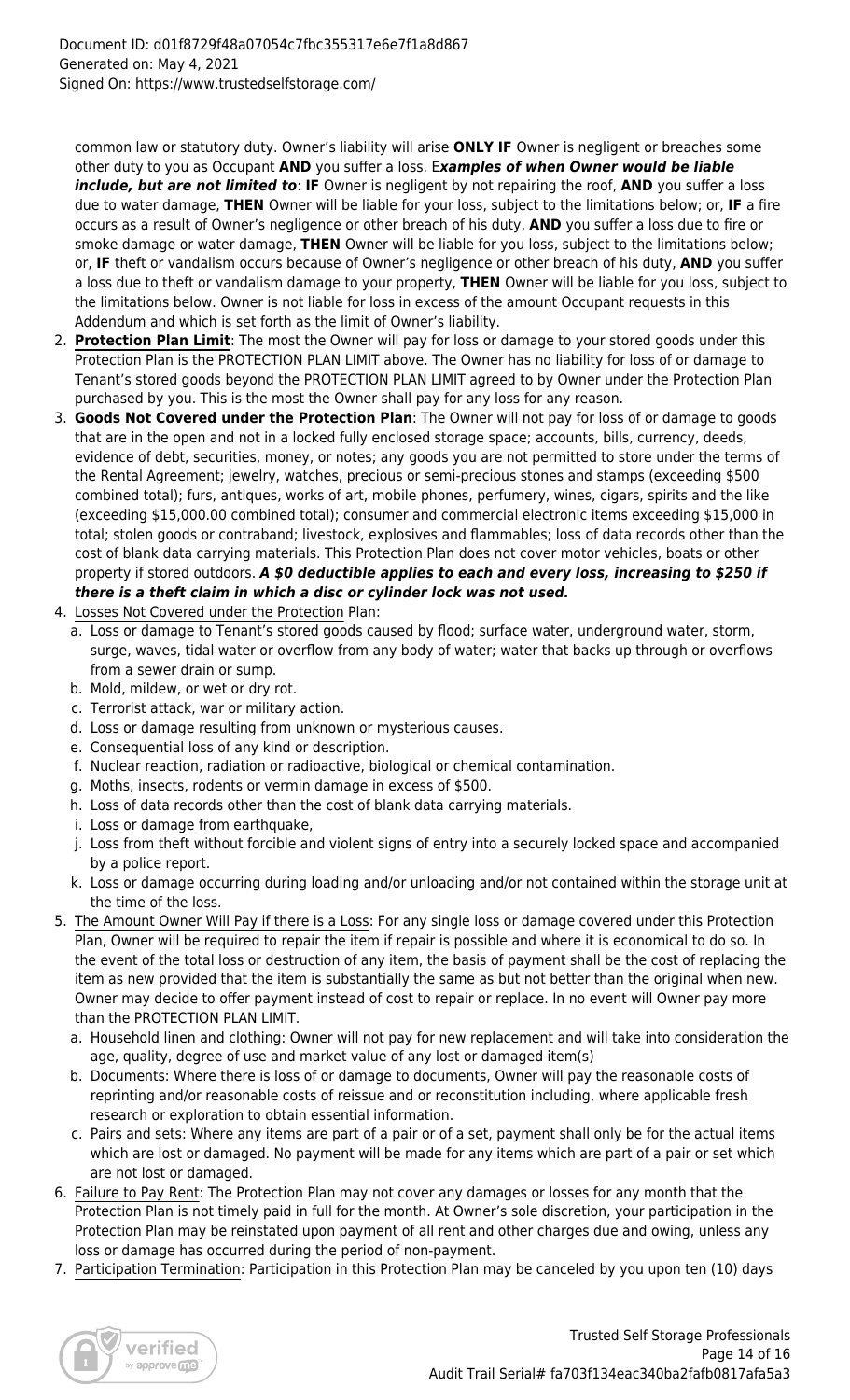written notice to Owner. This Protection Plan may be canceled by Owner upon thirty (30) days written notice to you (unless terminated earlier by rent non-payment).

- 8. Time Limit for Notice: Notice of loss and/or damage must be made to Owner at the time of the discovery of loss or damage to your property or at the time of the removal of your property from the unit, whichever is the soonest.
- 9. Modifications to Protection Plan: The terms and conditions of this Protection Plan are subject to change at the option of Owner upon thirty (30) days prior written notice. If so changed, the Tenant may terminate the Protection Plan on the effective date of such change by giving the Owner ten (10) days prior written notice of termination after receiving notice of the change. If the Tenant purchases a Protection Plan the next month, the change shall become effective on the date stated in the Owner's notice and shall apply thereafter. Tenant is obligated to notify Owner if there is any change to the PROTECTION PLAN LIMIT otherwise Tenant warrants that the value is accurate.
- 10. Cooperation: As a condition to any payment under the Secure Lease, Tenant must cooperate with any licensed adjuster appointed by Owner to review Tenant's alleged loss or damage.
- 11. The Rental Agreement: All terms and conditions of the Rental Agreement not specifically modified by this Addendum are in effect and binding on both Owner and you and are incorporated by reference herein.

#### *NOTICE: This is not an insurance policy and the Owner is not an insurance company. The Owner shall perform the obligations described in this addendum. The Owner assumes this business risk on its own, but it may purchase insurance coverage to transfer part or all of the liability retained under this Protection Plan*.

TENANT Tenant Name OWNER manager@grissomroadbusinesspark.com Manager/Owner's Agent

Tenant Signature July 1, 2022

DECLINING PROTECTION PLAN

Grissom Road Self Storage

Tenant: Unit #: Date: July 1, 2022

I do not wish to participate in Protection Plan.

I understand that under the terms of my Rental Agreement, I assume all risk for loss of or damage to my stored goods. I also understand that Owner shall not be liable for loss of or damage to my stored goods from any cause including the Owner's or its employees' active or passive negligence.

By not participating in the Protection Plan, I have released the Owner from liability for loss of or damage to my property, however caused.

**I also understand that I am obligated to insure my stored goods and provide proof in the form of a homeowner's, renter's or commercial policy that specifically states coverage of offsite/off premise storage.**

TENANT

Signature of Tenant

| $\sim$                                                                                                                                                                                                                        |  |  |  |  |  |
|-------------------------------------------------------------------------------------------------------------------------------------------------------------------------------------------------------------------------------|--|--|--|--|--|
| the control of the control of the control of the control of the control of the control of the control of the control of the control of the control of the control of the control of the control of the control of the control |  |  |  |  |  |